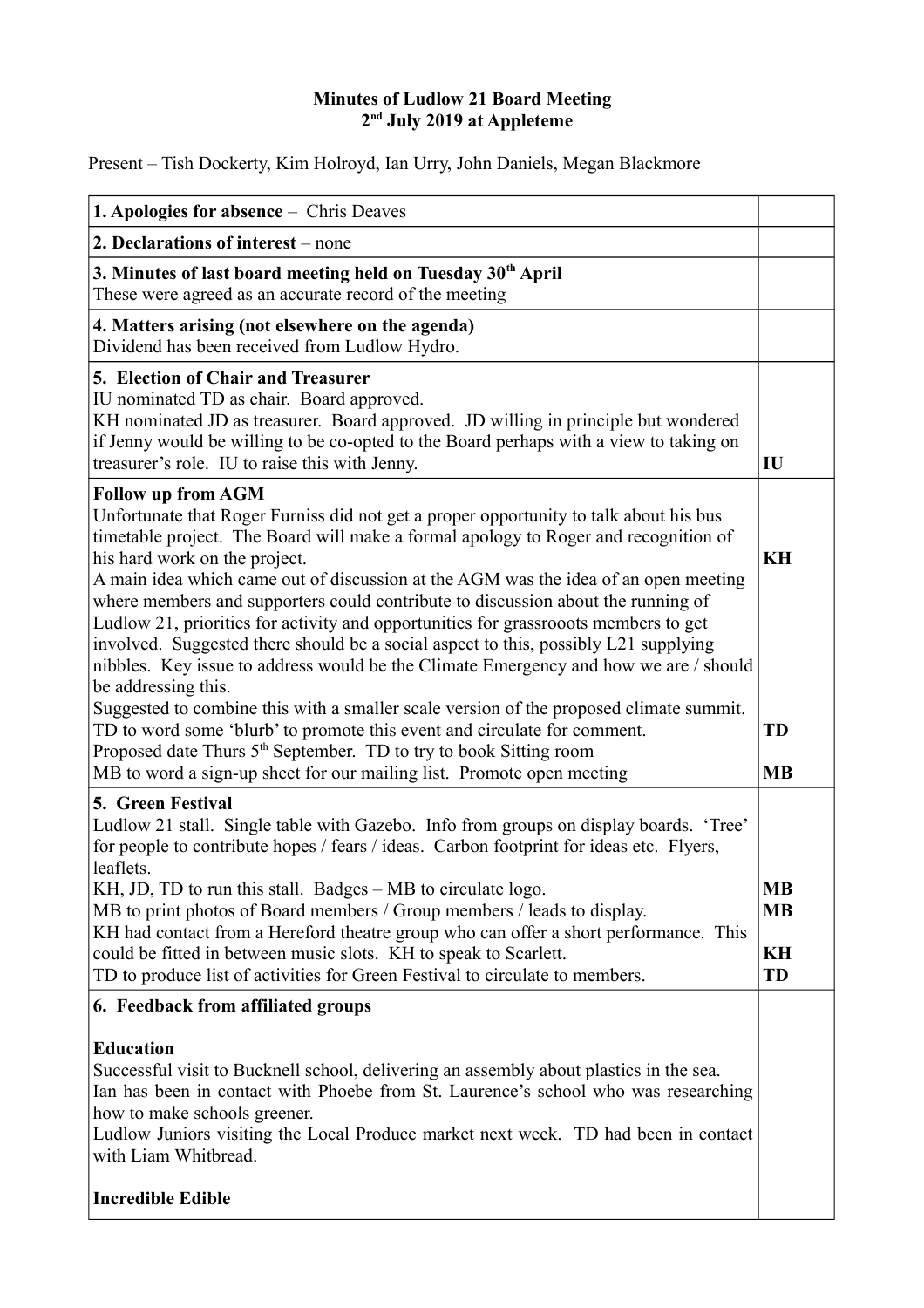| Social planned for next week to get people together to share info about growing food,<br>seed saving / swapping etc. Meeting at scout hut, then moving on to Blue Boar. MB to $ \text{MB} \$<br>email members.                                                                                                                                                                                                                           |           |
|------------------------------------------------------------------------------------------------------------------------------------------------------------------------------------------------------------------------------------------------------------------------------------------------------------------------------------------------------------------------------------------------------------------------------------------|-----------|
| <b>GSX</b><br>CD attending GSX meeting. 'Stop Pointless Plastics' campaign is being organised.                                                                                                                                                                                                                                                                                                                                           |           |
| <b>Car Club</b><br>Have secured a grant to be used to buy a new (electric) car.                                                                                                                                                                                                                                                                                                                                                          |           |
| <b>Food and Farming (Local to Ludlow)</b><br>Kate Norman had sent an explanatory note (append) regarding the withdrawal of<br>donation to L21 from Local to Ludlow. Board discussed this. Feeling from Board that<br>we should respond. JD to word a response to Kate and circulate a draft. JD suggested a $ JD$<br>meeting between Treasurer and Chair of Local to Ludlow in April 2020 to review<br>possible donations for next year. |           |
| Family Groups meet – up<br>Last meeting prior to May Green Drinks – one person came. Group reps from Transport<br>and Fair Trade would prefer not to append to Green Drinks. KH to organise a date for a $\vert$ KH<br>next meeting.                                                                                                                                                                                                     |           |
| <b>7. Financial Matters</b><br>JD had circulated latest figures prepared by Jenny.<br>Latest balance:<br>£6,698.47 current account<br>£1,814 deposit account                                                                                                                                                                                                                                                                             |           |
|                                                                                                                                                                                                                                                                                                                                                                                                                                          |           |
| KH to liaise directly with Jenny re. income related to Green Festival.<br>8. Green Drinks<br>Good group for June Green Drinks. Possible new XR group for Presteigne.                                                                                                                                                                                                                                                                     | KH        |
| 9. Round-up of local, national and global developments<br><b>Community Plan</b><br>Board felt they would like to see more ambitious actions as the Environmental part of<br>the Community Plan.                                                                                                                                                                                                                                          |           |
| <b>Climate Emergency</b><br>Town Council have declared a Climate Emergency. Working on actions as a result of<br>this. Have asked XR group to work with them on this. Board welcomed this.                                                                                                                                                                                                                                               |           |
| UK Government target set for 2050.                                                                                                                                                                                                                                                                                                                                                                                                       |           |
| A selection of books including 'There is no planet B' plus 'How bad are bananas?' were<br>suggested for the Ludlow 21 stall at the GF. All to contribute.                                                                                                                                                                                                                                                                                |           |
| HGN are investing in a game re. climate which they would like groups to invest in and<br>share. Suggestion we could invest £300 in this. TD to ask Gordon Coppock for more<br>info.                                                                                                                                                                                                                                                      | <b>TD</b> |